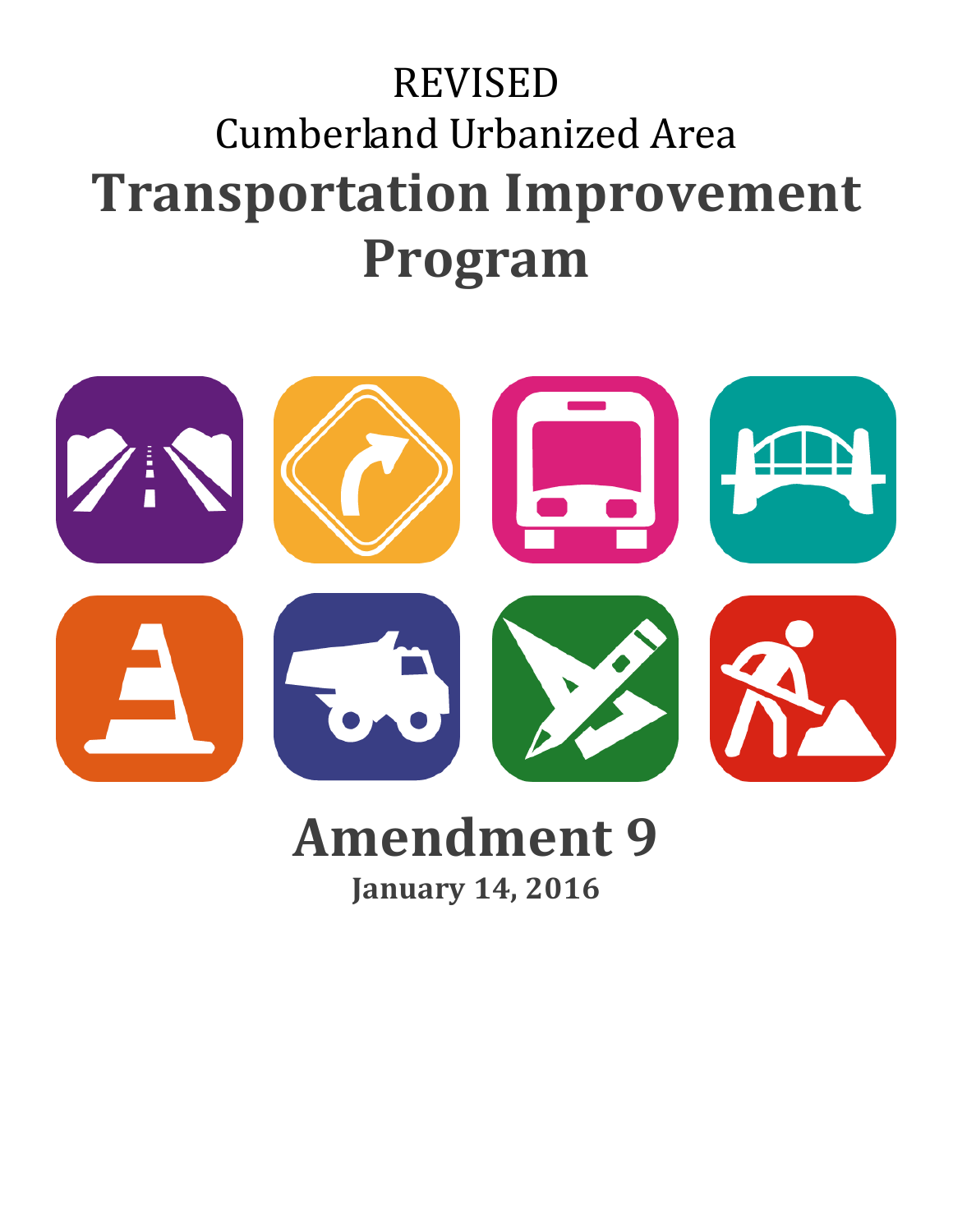#### **RESOLUTION**

#### *No. 16-3*

Resolution approving the Fiscal Year 2014- 2019 Transportation Improvement Program:

WHEREAS, the Cumberland Area Metropolitan Planning Organization was establishes to manage and provide policy direction to the Unified Planning Program in accordance with Federal requirements, and the Allegany County Commissioners have been designated as the Metropolitan Planning Organization for this area as approved by the Maryland Governor Harry Hughes on May 17, 1982; and

WHEREAS, the staff of the Maryland Department of Transportation and the Allegany County Department of Community Services, have together prepared the Transportation Improvement Program for Fiscal Year 2014 – 2019 in compliance with applicable Federal programs and regulations.

WHEREAS, project is to fund I-68 Bridges 01102 and 01003 at a cost of \$9,173,000.00; and

NOW, THEREFORE, BE IT RESOLVED that the Allegany County Commissioners acting as the Cumberland Area Metropolitan Planning Organization approves the Revised Fiscal Year 2014 – 2019 Transportation Improvement Program, and will keep the record open for thirty day to allow for any additional public comments.

ADOPTED THIS 14th day of January, 2016.

County Commissioners of Allegany County, Maryland

 $\frac{1}{2}$ 

Jacob C. Shade, President

*\_\_\_\_\_\_\_\_\_\_\_\_\_\_\_\_\_\_\_\_\_\_\_\_\_\_\_\_\_\_\_\_\_\_\_\_\_\_\_\_\_\_\_\_\_\_\_\_\_\_\_\_*

Creade V. Brodie, Jr., Commissioner

 $\mu$ 

William R. Valentine, Commissioner

ATTEST:  $\chi_{\mathcal{U}}$ 

David A. Eberly County Administrator